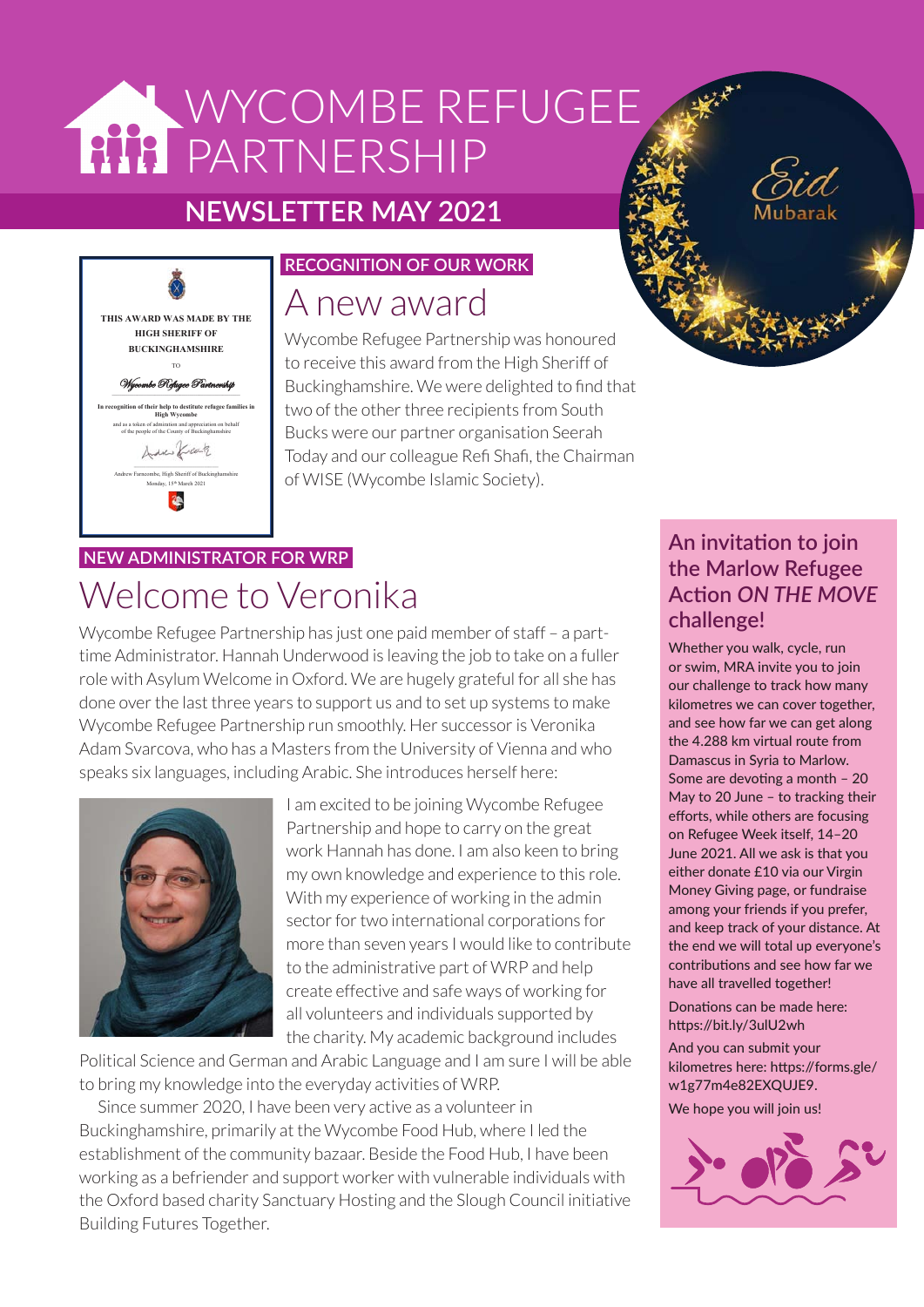For a period, I was also a German language tutor, teaching adults in a language school in Bratislava and also organising language conversation clubs for my colleagues at work.

In my free time, I enjoy cooking and baking, going into nature and playing football.

I hope to learn a lot from working with this fabulous charity and thank you all for welcoming me to the team. If you would like to reach out to me, you can email me on administrator@wycombe-refugees.org. My working hours are 12 noon – 5pm Monday to Friday.

I am very much looking forward to meeting you all in person soon.

#### **MELLOR HOUSE**

## Home comforts

Mellor House, the halfway house provided by the Quakers, was a blessing to a Syrian family who arrived in early January and had to go straight into quarantine. Despite lockdown, we did our best to make them welcome and, with the help of Godstowe School, provided presents for the children. The parents told us then that their children had been crying on the journey at having had to leave their toys behind, but cheered up immediately when they saw the presents. Their mother, though, shed a few tears, because she was so touched by the gesture.



*The dining room of Mellor House*

A newly married Palestinian couple has now taken over Mellor House. They have taken the initiative to repaint some of the walls and he has volunteered to shift furniture for us in his van – very much needed and appreciated. A WRP volunteer is working to help him find a job. His wife has not yet been granted refugee status, so is not allowed to do paid work.

#### **FINDING AN OCCUPATION**

## New Growth

That's right! Asylum-seekers are not allowed to do paid work! It would save the Treasury an estimated £98 MILLION if they were, but the hostile environment prevails and the Home Office's New Plan for Immigration threatens to make it even worse. Some of our asylum-seeking friends have been waiting for refugee status for over six years. They want to be part of the community and to have purpose, so the more enterprising among them have been volunteering doing various unpaid jobs. Some of them are also interested in gardening and one lady with green fingers has been brightening the environment with these pots.

## **TRANSLATORS NEEDED**

## Albanian and Amharic

Do we have any speakers of Albanian or Amharic out there? We'd be very grateful for occasional help with translating/interpreting for people who speak little English.